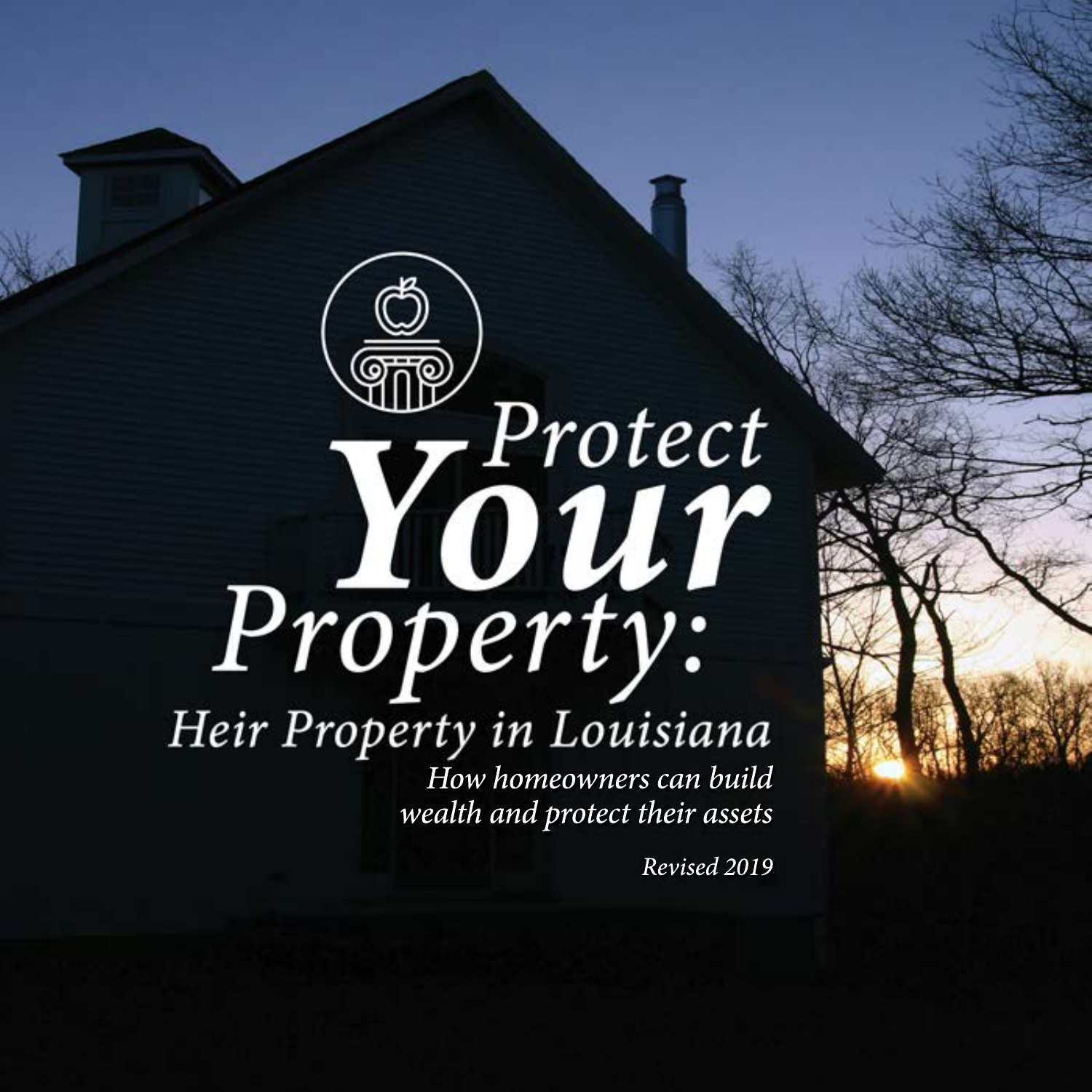

*Revised 2019* 





1615 Poydras Street, Suite 1000, New Orleans, LA 70112 Phone: (504) 561-7312 Fax: (504) 566-1926 http://www.louisianaappleseed.org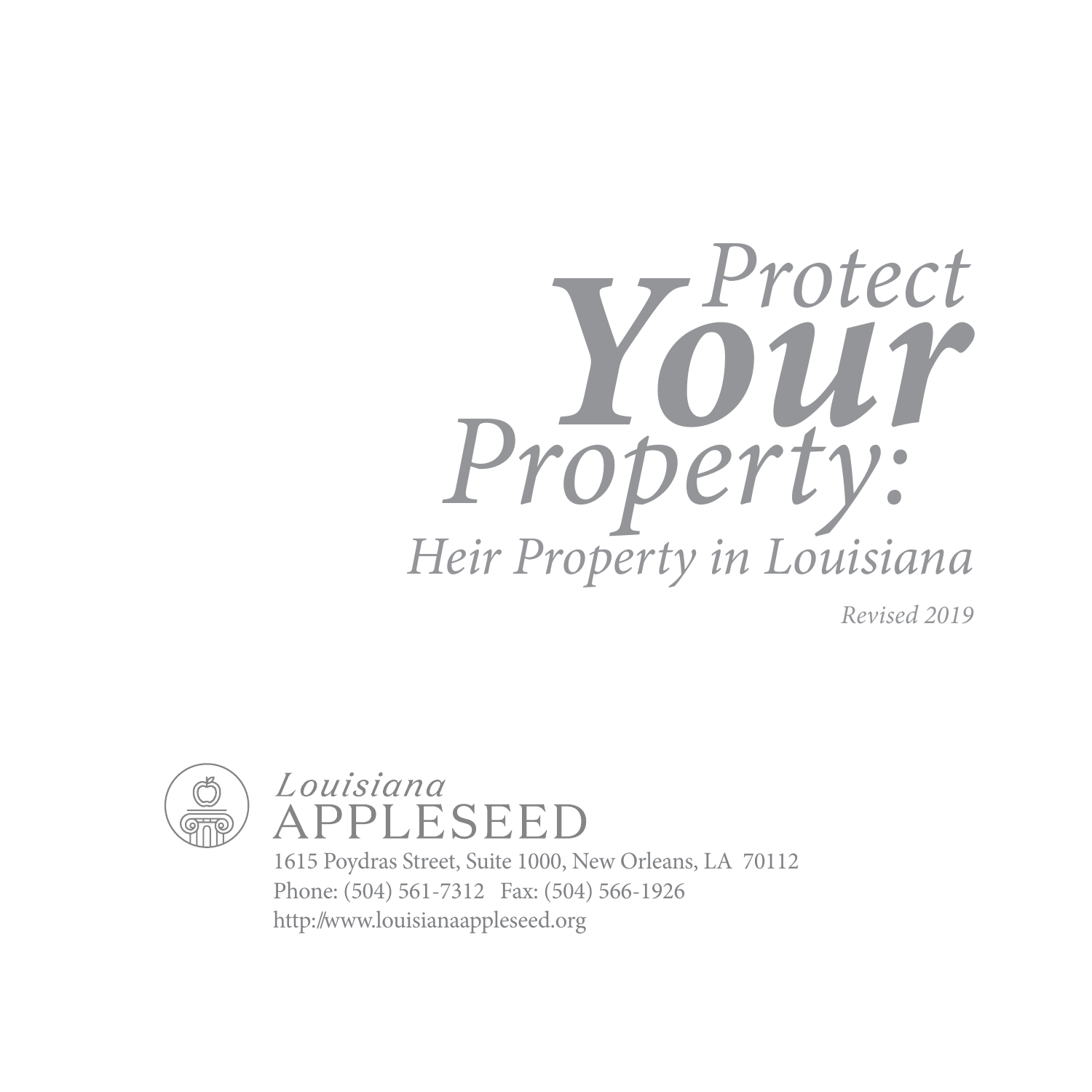## **Acknowledgments**

Louisiana Appleseed would like to thank Malcolm A. Meyer, Adams and Reese LLP, Patty McMurray of Baker Donelson law firm, and our community partners for their invaluable contributions to the development of this project.

Special thanks to the Baton Rouge Area Foundation, the Entergy Charitable Foundation, the Greater New Orleans Fair Housing Action Center, the Greater New Orleans Foundation, the JP Morgan Chase Foundation, the Ourso Foundation, the Unitarian Universalist Service Committee and the W.K. Kellogg Foundation for supporting this project.

We would also like to thank the Louisiana Bar Foundation for its ongoing support as a strategic partner.

#### © 2019 Louisiana Appleseed

The information in this pamphlet is provided as a matter of public service and is for informational use only. The information does not constitute legal advice and should not be used as such. Users are strongly urged to talk with a lawyer in matters involving heir property.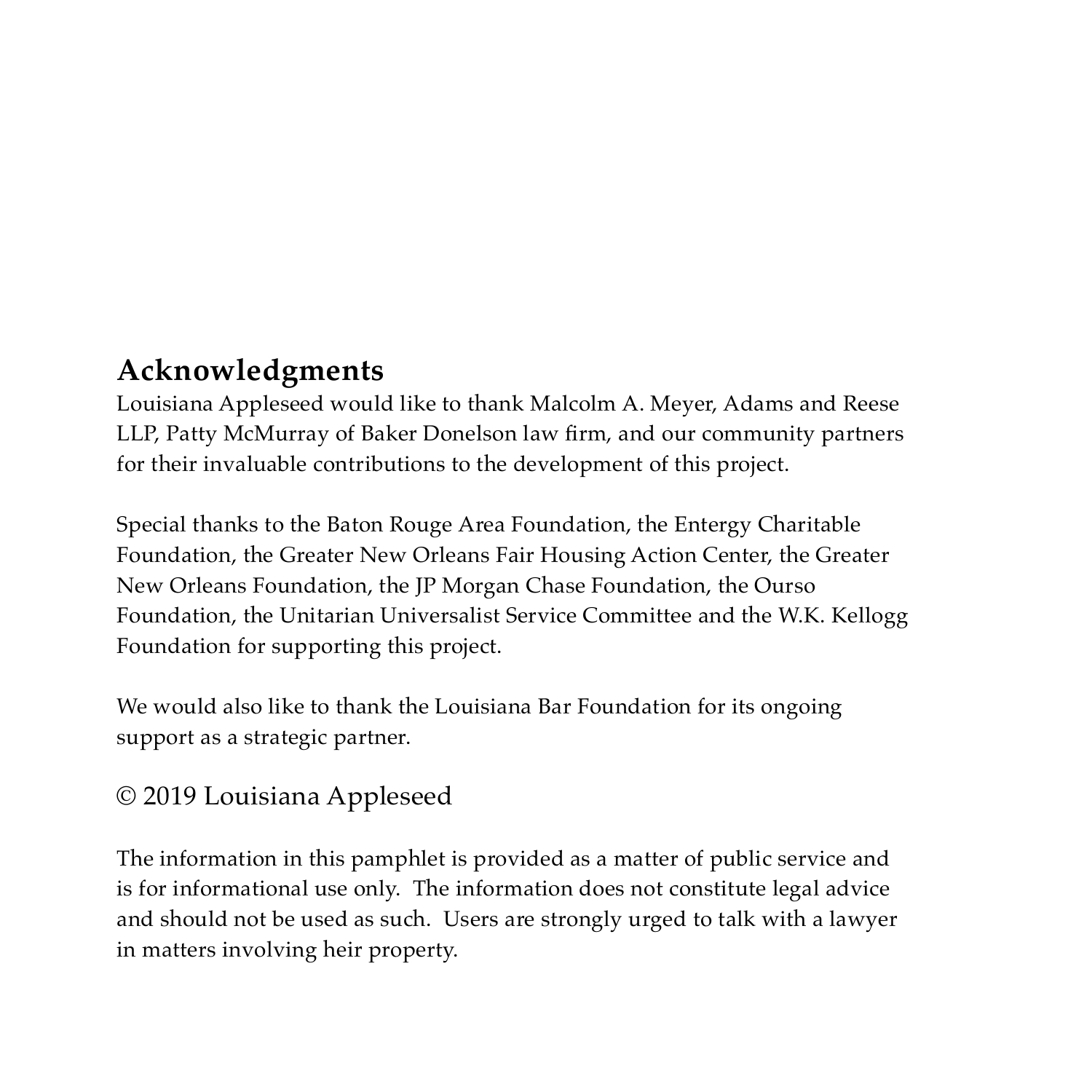#### *Homeowners living on property passed down from family sometimes can't take advantage of their property rights.*

After the 2005 hurricanes, 2016 floods and subsequent disasters, some Louisiana residents were unable to receive federal and state aid for property damage. They owned their homes. They even paid property taxes. But legal documents didn't list them as owners. So, they lacked "clear title." Their homes were passed down through generations by family agreement, but not through the legal system. They owned "heir property" and couldn't receive government aid or finance repairs.

#### *Do I have heir property?*

Heir property comes about when necessary legal work isn't done after a property owner dies. If you do nothing, the right to live on the property goes to an "heir."

*Heirs are:*

- Related to the deceased property owner by blood or marriage, or named in a will and
- Alive when the property owner dies.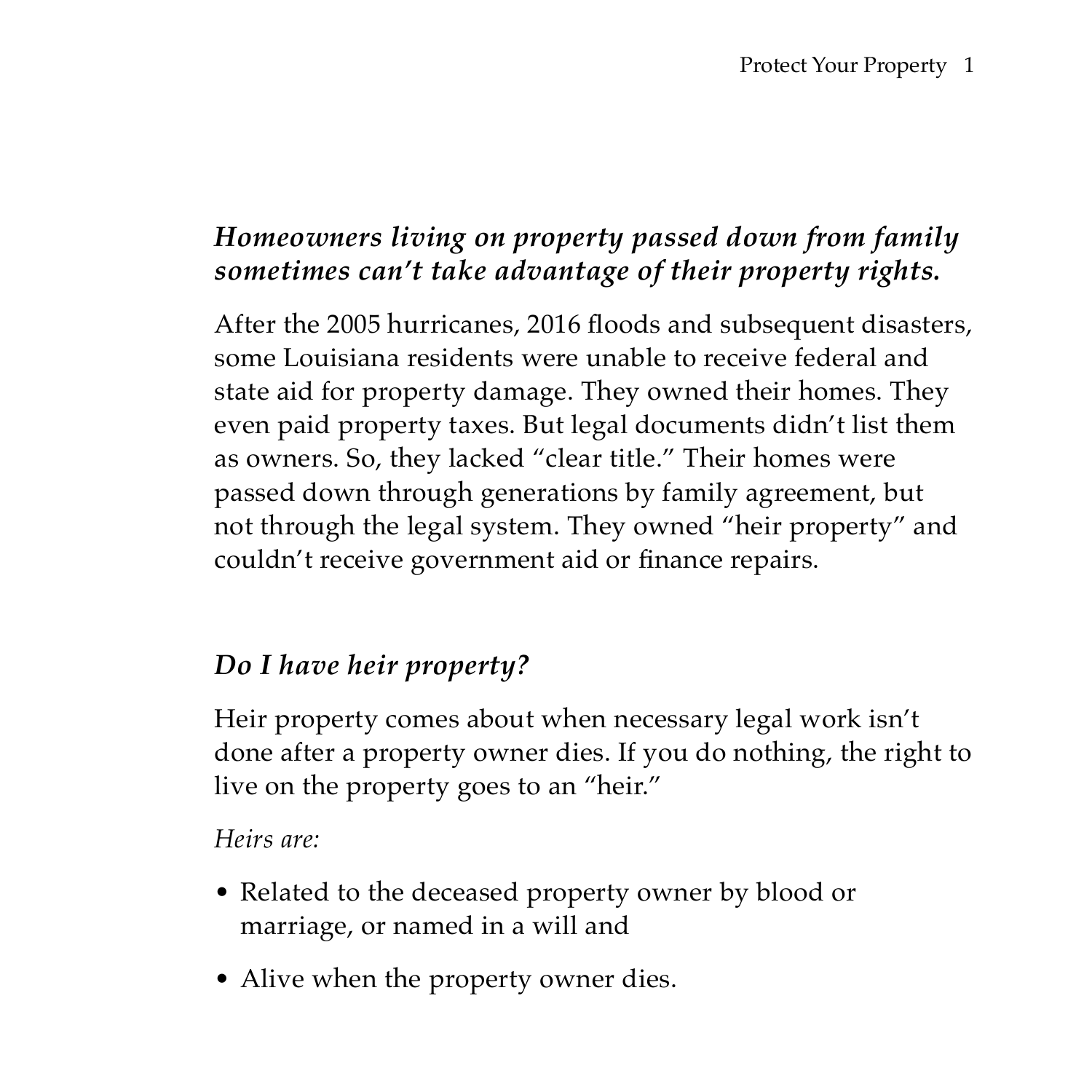#### 2 Protect Your Property

The heir legally owns the property. But, the property's title does not automatically pass to the heir. Without legal paperwork, the title is unclear and "unmarketable." Even if the property owner had a valid will, the heir still must take the original will to court in order to get clear title.

#### *Why should I care about clear title?*

If you do not have clear title, you might not be able to:

- Sell your property.
- Make repairs to the property.
- Borrow money against the property.
- Cash an insurance check.
- Deal with a bank on a foreclosure.
- Qualify for government aid to fix your house.
- Get a homestead exemption for taxes.
- Get notice of actions by the City or Parish if they try to take your home or fine you.
- Have a court rule on "claims of heir" in a lawsuit against those falsely claiming to be heirs of the original owner.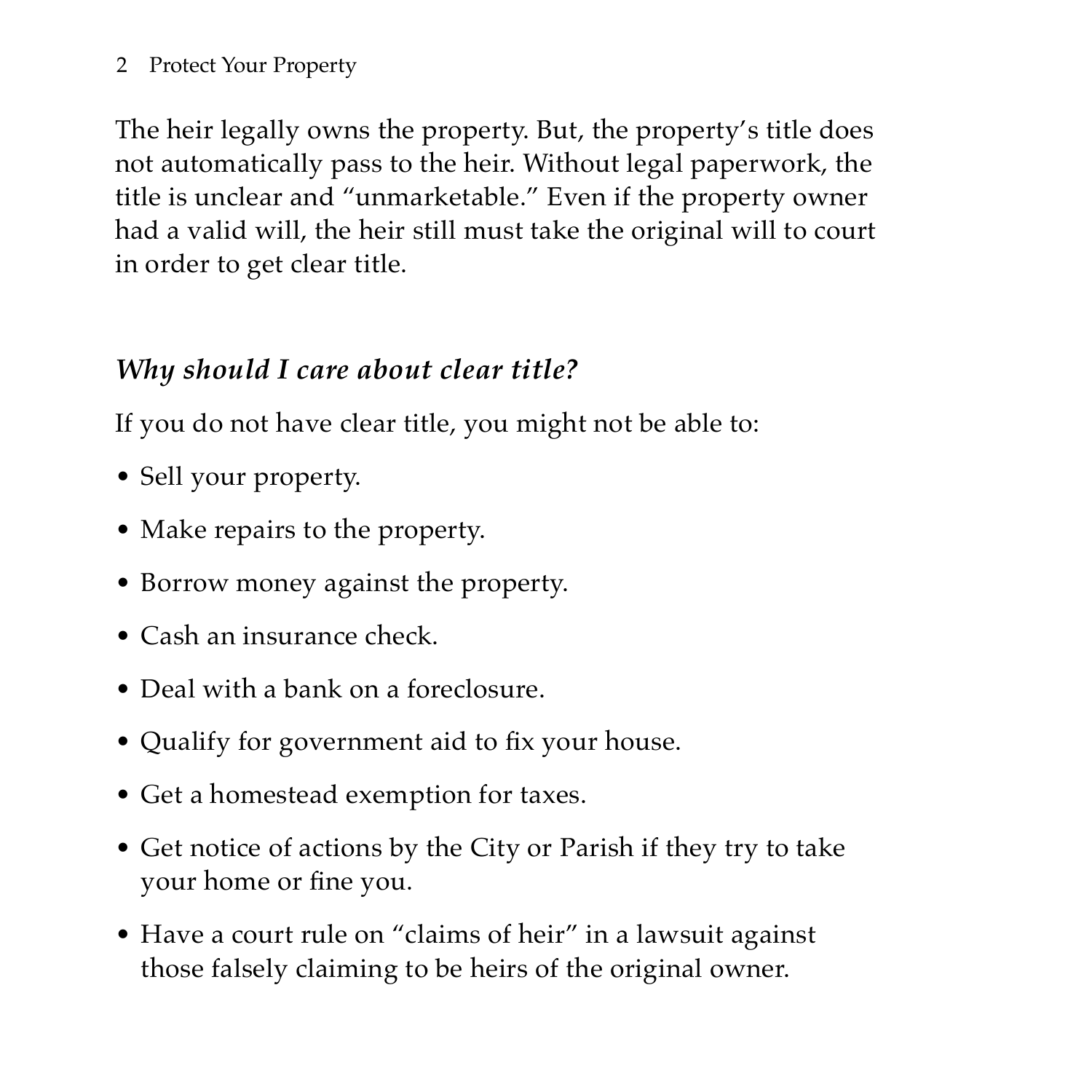*For example, assume that Anna and her children lived in a home with Anna's mother, who owned the property. Anna's mother died without a valid will. Everyone in the family agreed that Anna owned the house. So, Anna never opened a succession in court to get clear title. Some years later, Anna decided to sell the house and move into a larger home closer to her kids' school. But when Anna tried to sell the house, she couldn't find a buyer because she didn't have clear title on the house. The title was still in her mother's name. Without clear title, she would have to accept a much lower price on the home, which wouldn't be enough to help her buy the larger house needed for her and her children.* 



#### *How can I get clear title on my property?*

Getting clear title used to be expensive and time consuming. But now, there's a cheaper and faster way for many people to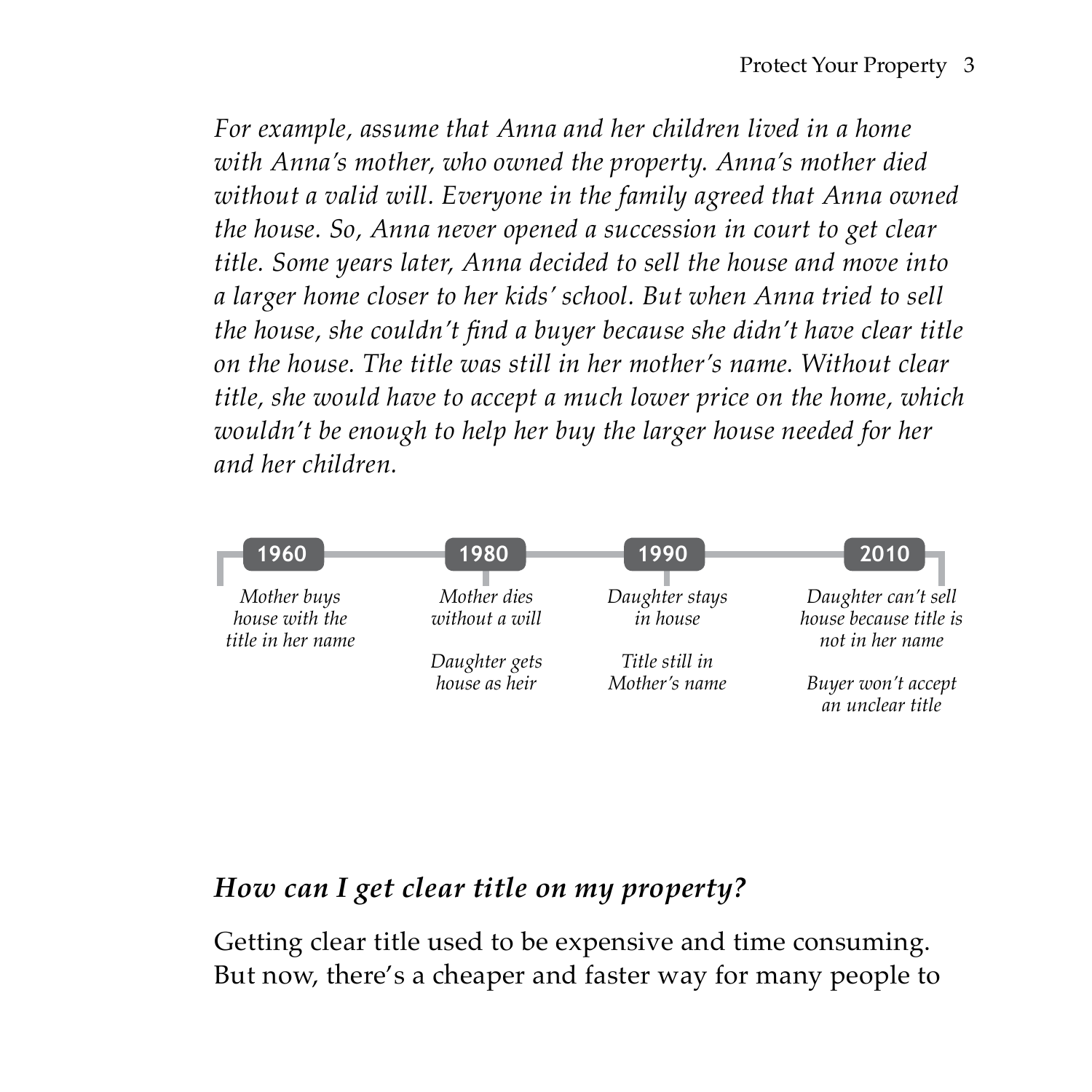4 Protect Your Property

get clear title.

New laws let heir property owners file an "Heirship Affidavit." This can get them clear title to their property, if the estate is valued at less than \$125,000. Using an Heirship Affidavit can reduce legal fees and filing costs.

Louisiana law also allows property owners to use the heirship affidavit for estates of any value where the property owner died over 20 years ago.

### *What is an "Heirship Affidavit"?*

An Heirship Affidavit is a statement under oath by 2 or more heirs (including the surviving spouse, if any) as to certain facts. The affidavit can only be used if the property owner died without a valid will. Out-of-state owners who have a will can use the affidavit in limited circumstances. Also, the affidavit can only be filed after 90 days from the property owner's death.

Generally, an Heirship Affidavit requires:

- Date of death of the deceased, and his or her home address at the time of death.
- Marital status of the deceased, and the name and address of the surviving spouse, if any.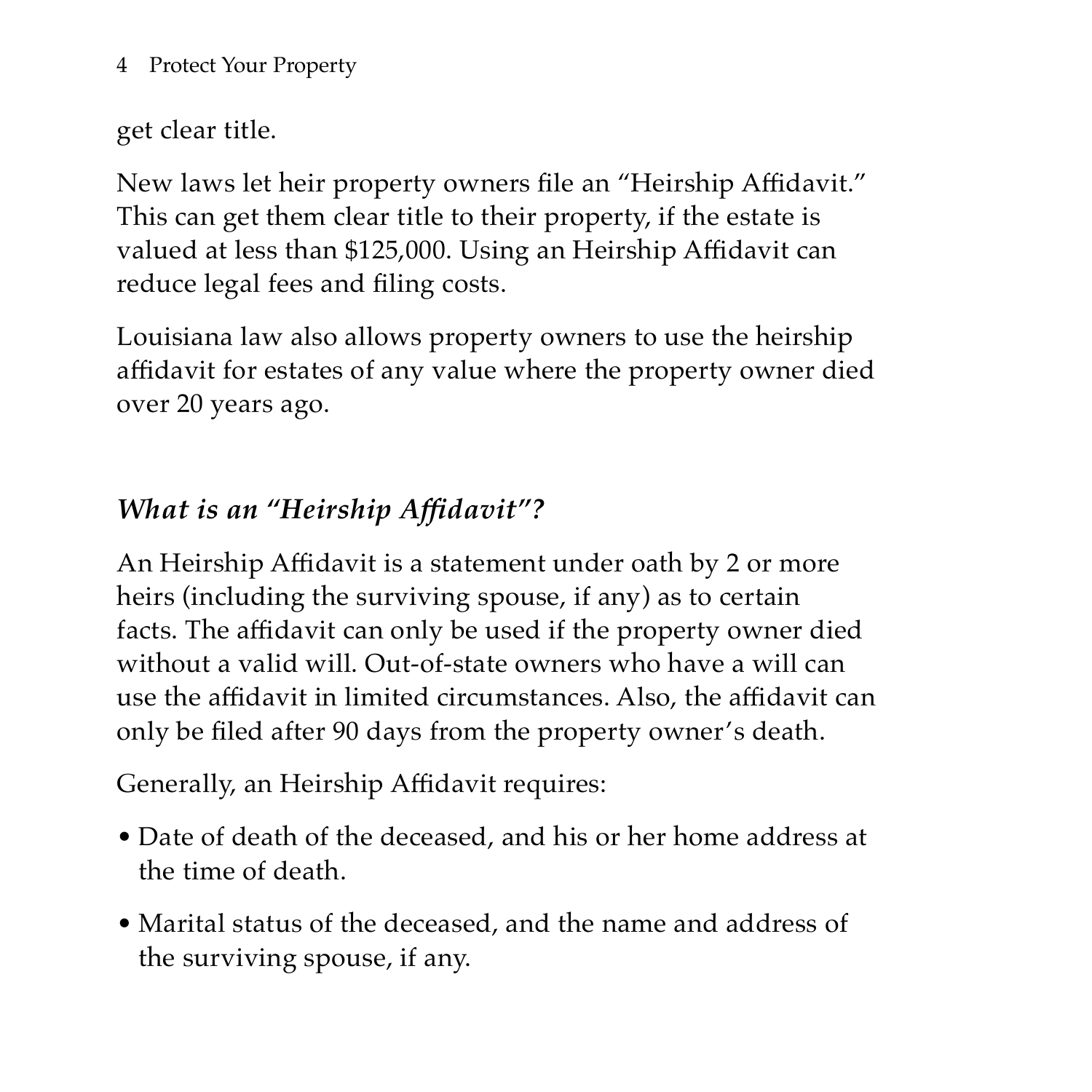- Names and last known addresses of the heirs, and their relationship to the deceased.
- Legal description of the property.

#### *What else can I do to protect my property?*

- *• Make sure property taxes are paid.* Visit your parish tax office to make sure your property taxes are paid up and that the office has the correct name and address of the person responsible for the taxes. Some offices have this information on their web pages.
- *• Have a valid will.* Draft a valid will to ensure that your property will be legally passed down according to your wishes.
- *• Make a family tree.* Create a family tree to help all family members know who their relatives are.

#### *What can I do next to get clear title on my heir property?*

If you think you may have heir property valued at \$125,000 or less, or if the decedent died over 20 years ago, call an attorney. Explain that you want to file an Heirship Affidavit. The attorney can walk you through the process, decide whether you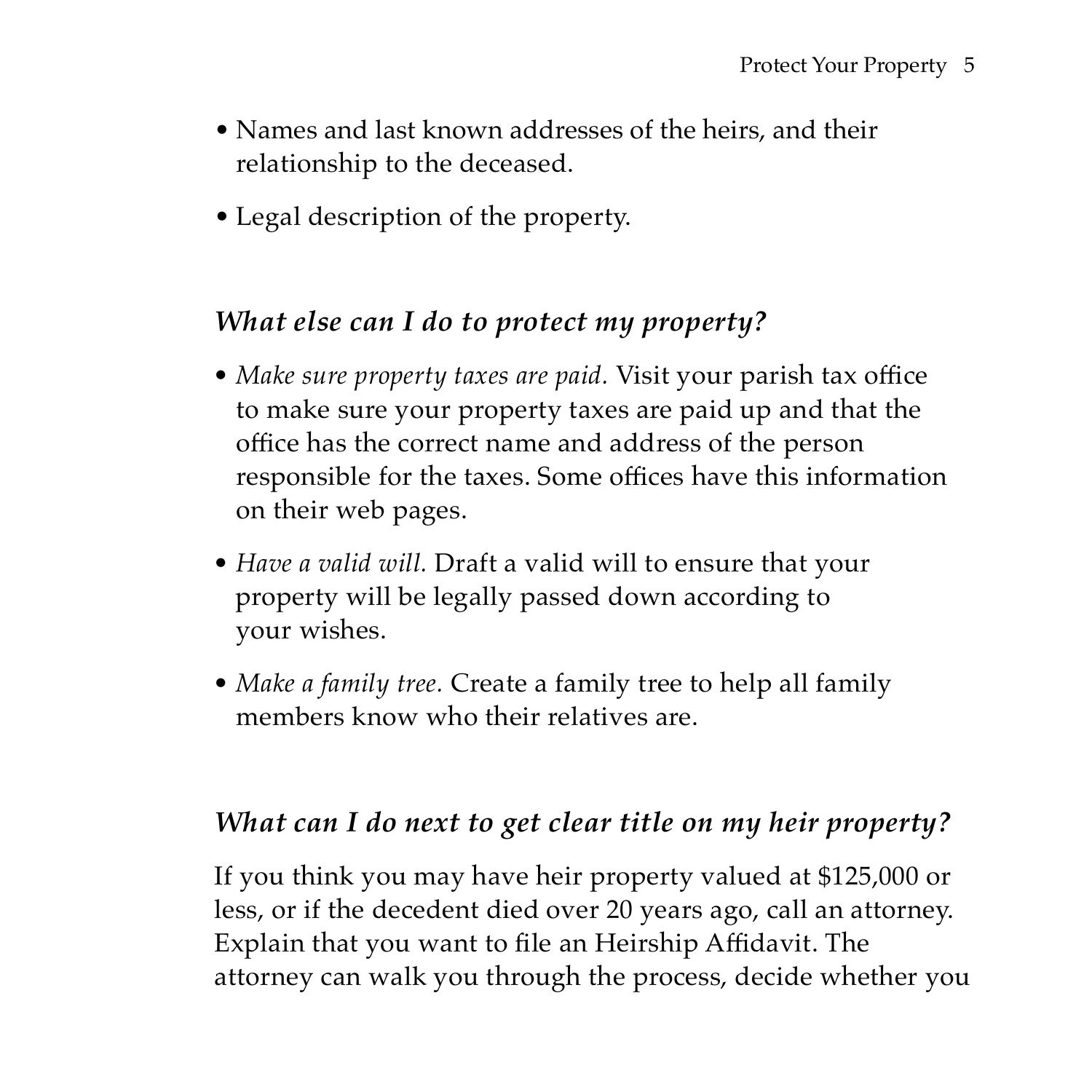6 Protect Your Property

qualify and describe information that you may need to get clear title.

Useful documents to bring to your first visit with an attorney are:

- Deeds
- Tax receipts
- Death certificates
- Obituaries
- Any other information on family members